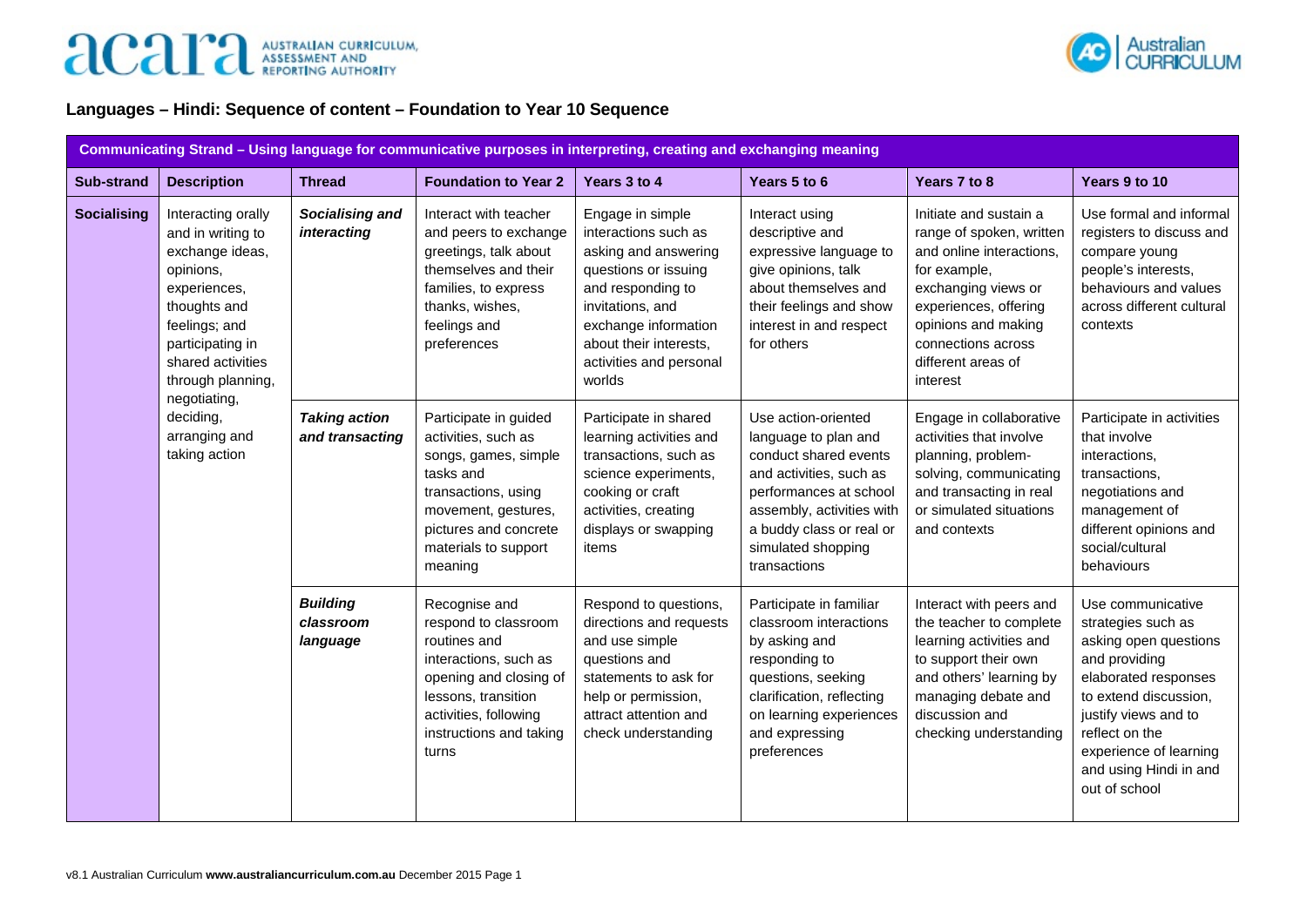



| Communicating Strand - Using language for communicative purposes in interpreting, creating and exchanging meaning |                                                                                                                                                                        |                                                                           |                                                                                                                                                                                                       |                                                                                                                                                                                              |                                                                                                                                                                            |                                                                                                                                                                                    |                                                                                                                                                                                                                            |
|-------------------------------------------------------------------------------------------------------------------|------------------------------------------------------------------------------------------------------------------------------------------------------------------------|---------------------------------------------------------------------------|-------------------------------------------------------------------------------------------------------------------------------------------------------------------------------------------------------|----------------------------------------------------------------------------------------------------------------------------------------------------------------------------------------------|----------------------------------------------------------------------------------------------------------------------------------------------------------------------------|------------------------------------------------------------------------------------------------------------------------------------------------------------------------------------|----------------------------------------------------------------------------------------------------------------------------------------------------------------------------------------------------------------------------|
| <b>Sub-strand</b>                                                                                                 | <b>Description</b>                                                                                                                                                     | <b>Thread</b>                                                             | <b>Foundation to Year 2</b>                                                                                                                                                                           | Years 3 to 4                                                                                                                                                                                 | Years 5 to 6                                                                                                                                                               | Years 7 to 8                                                                                                                                                                       | Years 9 to 10                                                                                                                                                                                                              |
| Informing                                                                                                         | Obtaining,<br>processing,<br>interpreting and<br>conveying<br>information<br>through a range of<br>oral, written and<br>multimodal texts                               | <b>Obtaining</b><br>and using<br><i>information</i>                       | Locate specific<br>phrases and points of<br>information in simple<br>texts such as charts.<br>lists, stories and<br>songs, and use the<br>information to<br>complete guided oral<br>and written tasks | Locate and organise<br>information in different<br>types of spoken, written<br>and visual texts relating<br>to personal, social and<br>natural worlds                                        | Collect, classify and<br>compare information<br>from a range of sources<br>relating to social and<br>cultural worlds                                                       | Access, collate and<br>analyse information<br>from different print and<br>digital sources to<br>present an overview or<br>develop a position on<br>selected issues or<br>interests | Research, interpret and<br>evaluate information<br>presented from different<br>perspectives in relation<br>to youth-related<br>interests, identifying<br>how culture and context<br>affect how information<br>is presented |
|                                                                                                                   |                                                                                                                                                                        | <b>Conveying and</b><br>presenting<br><i>information</i>                  | Use simple<br>statements, gestures<br>and support materials<br>to convey factual<br>information about self,<br>family, friends and the<br>immediate<br>environment                                    | Present simple<br>information about<br>home, school and<br>community, using visual<br>support such as photos,<br>maps or charts                                                              | Convey information<br>about aspects of<br>language and culture in<br>formats to suit different<br>audiences and contexts                                                   | Use different modes of<br>communication to<br>report on personal or<br>shared perspectives,<br>views and experiences<br>or to invite action or<br>debate                           | Present information<br>related to social and<br>cultural issues of<br>interest to their peer<br>group using different<br>modes and formats to<br>take positions and to<br>capture different<br>perspectives                |
| <b>Creating</b>                                                                                                   | Engaging with<br>imaginative<br>experience by<br>participating in,<br>responding to and<br>creating a range<br>of texts, such as<br>stories, songs,<br>drama and music | <b>Participating in</b><br>and responding<br>to imaginative<br>experience | Participate in<br>imaginative texts such<br>as stories, rhymes,<br>puppet shows,<br>Iullabies or action<br>songs, and respond<br>through singing,<br>dancing, drawing,<br>movement and action         | Engage with creative<br>and imaginative texts<br>such as stories.<br>rhymes, dance and<br>action songs,<br>identifying favourite<br>elements and acting out<br>key events or<br>interactions | Respond to texts such<br>as folktales or<br>contemporary cartoons<br>or comic books,<br>comparing responses<br>to elements such as<br>storylines, characters<br>and themes | Interpret and compare<br>representations of<br>values, characters and<br>events from a range of<br>traditional and<br>contemporary<br>imaginative texts                            | Explore how expressive<br>and imaginative texts<br>create aesthetic,<br>humorous or emotional<br>effects in ways that<br>reflect cultural influence                                                                        |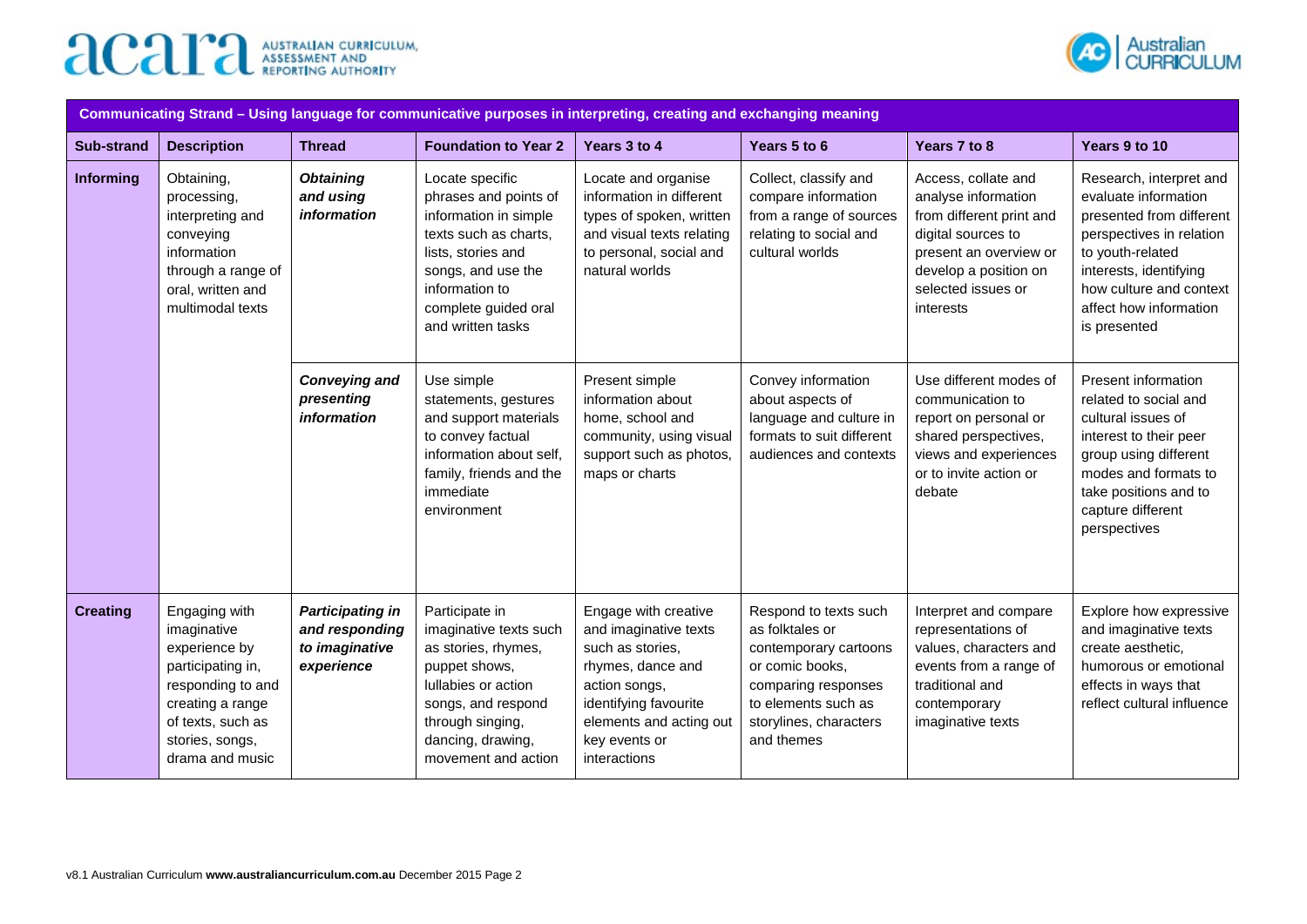



| Communicating Strand – Using language for communicative purposes in interpreting, creating and exchanging meaning |                                                                                                                            |                                                                |                                                                                                                                                                                             |                                                                                                                                                                                   |                                                                                                                                                                                   |                                                                                                                                                                                                                                                   |                                                                                                                                                                                                    |
|-------------------------------------------------------------------------------------------------------------------|----------------------------------------------------------------------------------------------------------------------------|----------------------------------------------------------------|---------------------------------------------------------------------------------------------------------------------------------------------------------------------------------------------|-----------------------------------------------------------------------------------------------------------------------------------------------------------------------------------|-----------------------------------------------------------------------------------------------------------------------------------------------------------------------------------|---------------------------------------------------------------------------------------------------------------------------------------------------------------------------------------------------------------------------------------------------|----------------------------------------------------------------------------------------------------------------------------------------------------------------------------------------------------|
| Sub-strand                                                                                                        | <b>Description</b>                                                                                                         | <b>Thread</b>                                                  | <b>Foundation to Year 2</b>                                                                                                                                                                 | Years 3 to 4                                                                                                                                                                      | Years 5 to 6                                                                                                                                                                      | Years 7 to 8                                                                                                                                                                                                                                      | Years 9 to 10                                                                                                                                                                                      |
|                                                                                                                   |                                                                                                                            | <b>Creating and</b><br>expressing<br>imaginative<br>experience | Play with sound<br>patterns, rhythm and<br>rhyme to interpret and<br>adapt Hindi stories,<br>poems and songs that<br>involve familiar<br>language and non-<br>verbal forms of<br>expression | Create simple<br>imaginative texts, such<br>as dialogues,<br>storyboards, puppet<br>shows or songs that<br>encourage exploration<br>and enjoyment of<br>language                  | Compose and perform<br>expressive and<br>imaginative texts such<br>as stories, songs, skits<br>or video clips based on<br>a stimulus concept,<br>theme or resource                | Create and perform a<br>range of texts to<br>entertain others that<br>involve imagined<br>characters and contexts<br>and different modes of<br>presentation                                                                                       | Create imaginative or<br>expressive texts that<br>draw from and reflect<br>elements of their own<br>tastes and experience                                                                          |
| <b>Translating</b>                                                                                                | Moving between<br>languages and<br>cultures orally<br>and in writing,<br>evaluating and<br>explaining how<br>meaning works | <b>Translating and</b><br>interpreting                         | Explain the meaning of<br>simple Hindi words,<br>phrases and gestures,<br>noticing similarities or<br>differences with<br>English or other known<br>languages                               | Translate simple texts<br>such as rhymes,<br>captions, story books or<br>familiar social<br>interactions, noticing<br>words and expressions<br>that are difficult to<br>translate | Translate simple<br>school, community or<br>media texts from Hindi<br>to English and vice<br>versa, explaining words<br>or phrases that need to<br>be interpreted or<br>explained | Translate a range of<br>short texts used in<br>different contexts from<br>Hindi into English and<br>vice versa, comparing<br>each other's versions<br>and how they translated<br>elements that involve<br>cultural knowledge and<br>understanding | Compare translations<br>and interpretations of<br>literary, community and<br>social media texts,<br>including those that mix<br>Hindi and English<br>words, expressions and<br>sentence structures |
|                                                                                                                   |                                                                                                                            | <b>Creating and</b><br>using bilingual<br>resources            | Create simple spoken,<br>print or digital texts for<br>the classroom that<br>combine Hindi and<br>English, such as<br>songs, captions,<br>picture dictionaries,<br>wall charts or labels    | Create simple bilingual<br>texts, such as signs,<br>notices or captions for<br>displays in the<br>classroom and wider<br>school community                                         | Create bilingual texts<br>such as websites,<br>posters, games and<br>word banks to support<br>their own and others'<br>learning                                                   | Produce bilingual texts<br>such as digital stories,<br>programs for events,<br>performances, skits or<br>poems that reflect the<br>experience of 'living<br>between languages'                                                                    | Create texts that draw<br>on bilingual resources<br>to explore and reflect<br>the multicultural nature<br>of their personal, school<br>and community<br>experience                                 |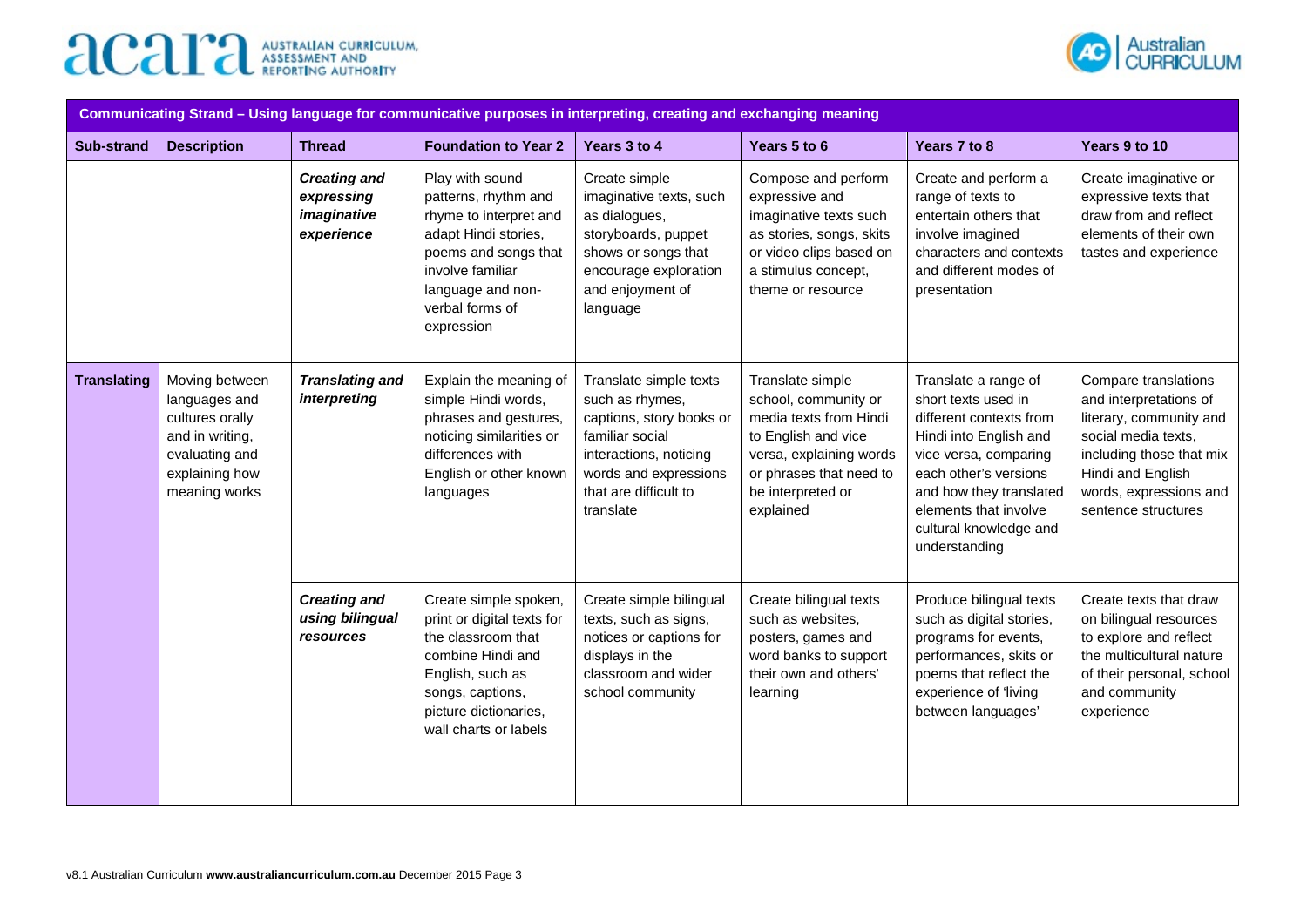



| Communicating Strand - Using language for communicative purposes in interpreting, creating and exchanging meaning |                    |                                                                                      |                                                                                                                                                                                |                                                                                                                                           |                                                                                                                                                                                                                              |                                                                                                                                                                                                       |                                                                                                                                                             |
|-------------------------------------------------------------------------------------------------------------------|--------------------|--------------------------------------------------------------------------------------|--------------------------------------------------------------------------------------------------------------------------------------------------------------------------------|-------------------------------------------------------------------------------------------------------------------------------------------|------------------------------------------------------------------------------------------------------------------------------------------------------------------------------------------------------------------------------|-------------------------------------------------------------------------------------------------------------------------------------------------------------------------------------------------------|-------------------------------------------------------------------------------------------------------------------------------------------------------------|
| Sub-strand                                                                                                        | <b>Description</b> | <b>Thread</b>                                                                        | <b>Foundation to Year 2</b>                                                                                                                                                    | Years 3 to 4                                                                                                                              | Years 5 to 6                                                                                                                                                                                                                 | Years 7 to 8                                                                                                                                                                                          | Years 9 to 10                                                                                                                                               |
| <b>Reflecting</b><br>Reflecting on<br>intercultural<br>how language<br>and culture<br>shape identity              | language use and   | <b>Reflecting on</b><br>the experience<br>of intercultural<br>communication          | Notice and describe<br>ways in which they<br>use Hindi and English<br>and how these involve<br>different words and<br>behaviours                                               | Recognise that ways of<br>communicating in<br>different languages<br>reflect ways of<br>behaving and thinking                             | Discuss the effects of<br>switching between<br>languages, noticing<br>when they choose to<br>use either Hindi or<br>English and how each<br>language and<br>associated cultures<br>influences their ways of<br>communicating | Consider differences<br>and similarities in style<br>and use of language<br>when interacting in<br>Hindi and in English,<br>noticing when the<br>choice is made to use<br>either or both<br>languages | Reflect on the nature of<br>bilingual/multilingual<br>communication and<br>experience                                                                       |
|                                                                                                                   |                    | <b>Reflecting on</b><br><i>identity and</i><br><i>intercultural</i><br>communication | Use simple<br>statements, gestures<br>and support materials<br>to identify themselves<br>as members of<br>different groups,<br>including their family,<br>community and school | Talk about their<br>individual and group<br>sense of identity and<br>how this is expressed<br>through the different<br>languages they use | Compare their<br>experiences of moving<br>between Hindi and<br>English, considering<br>advantages and<br>challenges involved in<br>using more than one<br>language                                                           | Discuss the nature of<br>identity and of cultural<br>experience, considering<br>the dynamic and<br>responsive relationship<br>between the two                                                         | Reflect on the<br>relationship between<br>language, culture and<br>identity and on how this<br>shapes and reflects<br>ways of communicating<br>and thinking |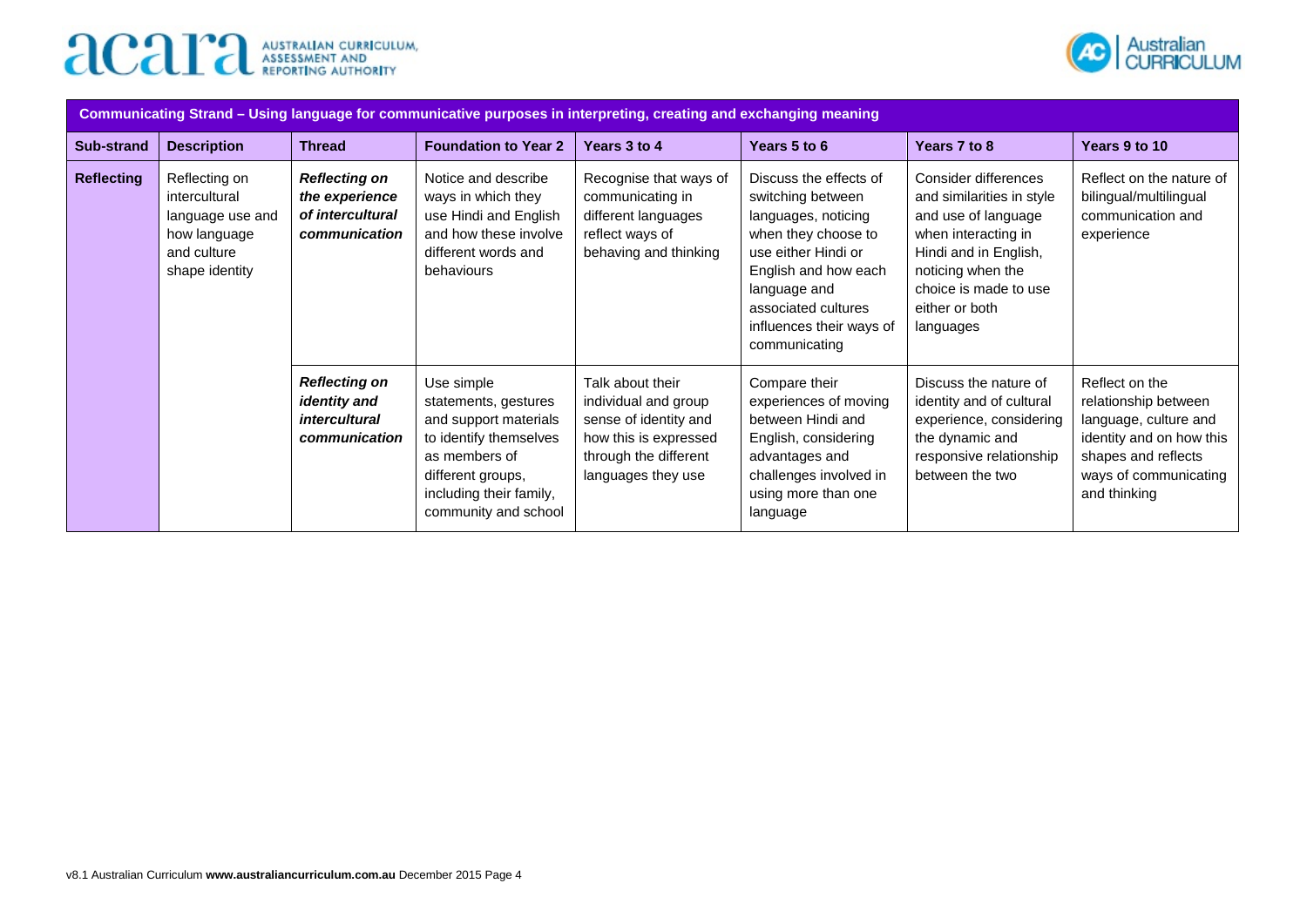

## **Languages – Hindi: Sequence of content – Foundation to Year 10 Sequence**

|                                  | Understanding Strand - Analysing and understanding language and culture as resources for interpreting and shaping meaning in intercultural exchange |                                                   |                                                                                                                                                                                                                                                                                                      |                                                                                                                                                                                                                                                                                                                           |                                                                                                                                                                                                                                                                               |                                                                                                                                                                                                                                                     |                                                                                                                                                                                                                                                                                                  |
|----------------------------------|-----------------------------------------------------------------------------------------------------------------------------------------------------|---------------------------------------------------|------------------------------------------------------------------------------------------------------------------------------------------------------------------------------------------------------------------------------------------------------------------------------------------------------|---------------------------------------------------------------------------------------------------------------------------------------------------------------------------------------------------------------------------------------------------------------------------------------------------------------------------|-------------------------------------------------------------------------------------------------------------------------------------------------------------------------------------------------------------------------------------------------------------------------------|-----------------------------------------------------------------------------------------------------------------------------------------------------------------------------------------------------------------------------------------------------|--------------------------------------------------------------------------------------------------------------------------------------------------------------------------------------------------------------------------------------------------------------------------------------------------|
| Sub-strand                       | <b>Description</b>                                                                                                                                  | <b>Thread</b>                                     | <b>Foundation to Year 2</b>                                                                                                                                                                                                                                                                          | Years 3 to 4                                                                                                                                                                                                                                                                                                              | Years 5 to 6                                                                                                                                                                                                                                                                  | Years 7 to 8                                                                                                                                                                                                                                        | Years 9 to 10                                                                                                                                                                                                                                                                                    |
| <b>Systems</b><br>of<br>language | Understanding the<br>language system,<br>including sound,<br>writing, grammar<br>and text                                                           | Sound and<br>writing systems                      | Recognise the<br>relationship between<br>the sounds and<br>patterns of<br>pronunciation and<br>elements of the<br>Devanagari script,<br>including the<br>representation of long<br>and short vowels,<br>consonants and<br>conjuncts                                                                  | <b>Build phonic</b><br>awareness and<br>pronunciation skills<br>through singing,<br>reciting and<br>experimenting with<br>sounds; develop<br>familiarity with the use<br>of the under-dotted<br>characters<br>representing loan<br>sounds in Hindi and<br>conventions governing<br>punctuation marks in<br>written script | Understand how the<br>conventions of written<br>script determine the<br>structure and<br>organisation of written<br>language, and<br>understand the<br>relationship between<br>word formation and<br>pronunciation                                                            | Identify<br>correspondence<br>between individual<br>and combined<br>elements of spoken<br>and written Hindi, such<br>as pronunciation of<br>consonant clusters or<br>the pronunciation and<br>spelling of English<br>words used in Hindi            | Recognise regular and<br>variable elements of<br>spoken Hindi, such as<br>social and regional<br>variations in the<br>pronunciation of<br>diphthongs, or<br>inconsistencies<br>between Hindi<br>pronunciation and<br>spelling and variations<br>from Sanskrit and<br>Perso-Arabic<br>conventions |
|                                  |                                                                                                                                                     | <b>Grammatical</b><br>and vocabulary<br>knowledge | <b>Understand elements</b><br>of Hindi grammar,<br>such as the subject-<br>object-verb sentence<br>structure, question,<br>answer and statement<br>forms, agreements for<br>gender and number,<br>the use of pronouns<br>and postpositions and<br>of verbs in relation to<br>actions and<br>commands | Recognise and apply<br>elements of grammar,<br>such as noun and<br>adjectival forms,<br>conjunctions, gender<br>and number markers,<br>verb tenses and<br>compound forms, and<br>constructions related to<br>compulsion                                                                                                   | Consolidate<br>knowledge of<br>grammatical elements<br>such as distinctions<br>between active and<br>passive voice, the form<br>and function of tenses,<br>markers of cohesion<br>such as conjunctions<br>and adverbs, verb<br>moods and number<br>and gender<br>distinctions | Apply grammatical and<br>lexical knowledge to<br>work out the meaning<br>of unfamiliar words, to<br>form and spell new<br>ones, to create<br>compound sentences,<br>to recognise and use<br>prefixes and suffixes<br>and to develop<br>metalanguage | Investigate,<br>demonstrate and<br>explain how elements<br>of grammar and word<br>formation allow for<br>complex expression of<br>ideas and meaning                                                                                                                                              |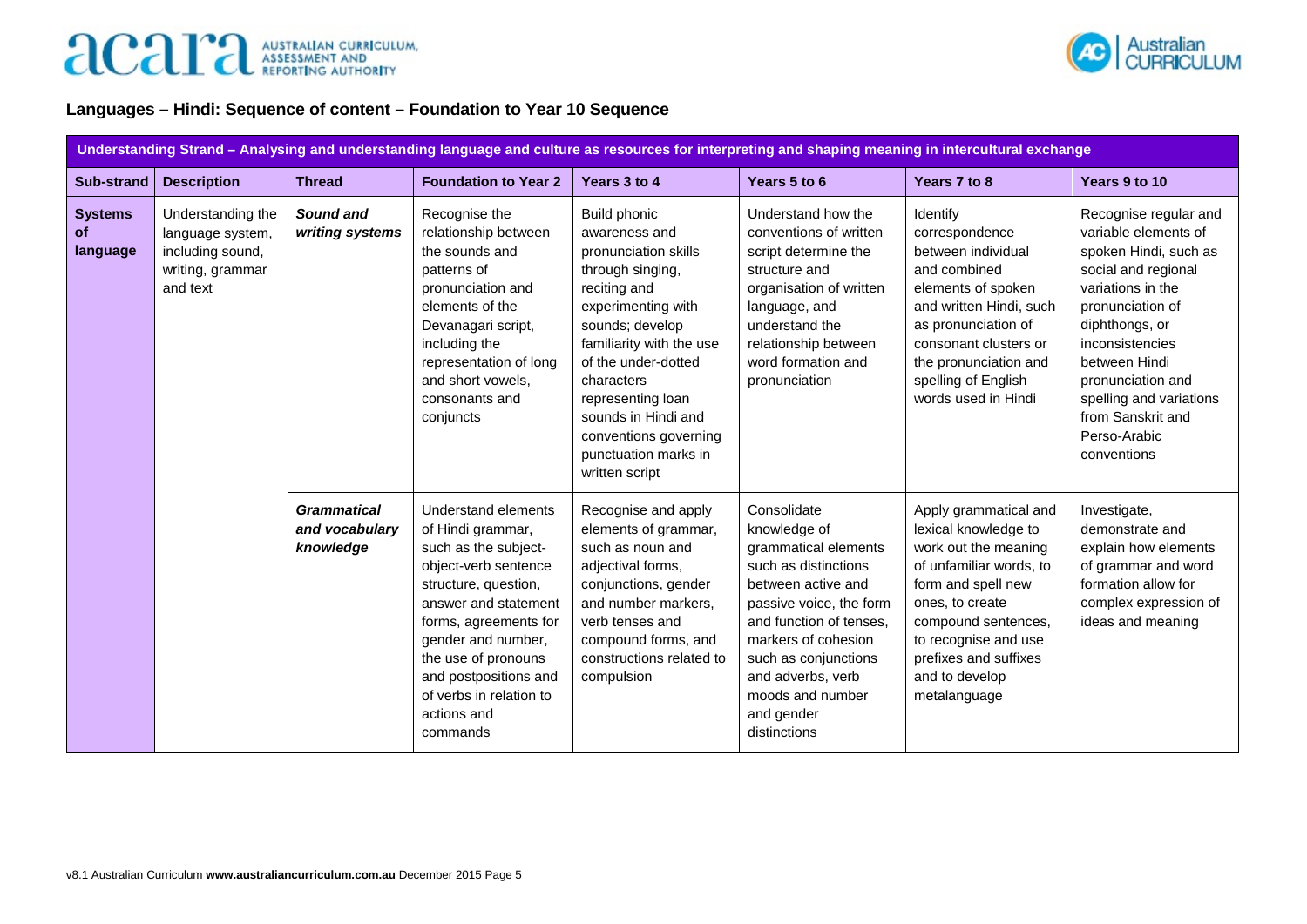



| Understanding Strand - Analysing and understanding language and culture as resources for interpreting and shaping meaning in intercultural exchange                                                            |                                      |                                                                                                                                                                    |                                                                                                                                                                                            |                                                                                                                                                                                                               |                                                                                                                                                                                                      |                                                                                                                                                                                      |                                                                                                                                                                     |
|----------------------------------------------------------------------------------------------------------------------------------------------------------------------------------------------------------------|--------------------------------------|--------------------------------------------------------------------------------------------------------------------------------------------------------------------|--------------------------------------------------------------------------------------------------------------------------------------------------------------------------------------------|---------------------------------------------------------------------------------------------------------------------------------------------------------------------------------------------------------------|------------------------------------------------------------------------------------------------------------------------------------------------------------------------------------------------------|--------------------------------------------------------------------------------------------------------------------------------------------------------------------------------------|---------------------------------------------------------------------------------------------------------------------------------------------------------------------|
| <b>Sub-strand</b>                                                                                                                                                                                              | <b>Description</b>                   | <b>Thread</b>                                                                                                                                                      | <b>Foundation to Year 2</b>                                                                                                                                                                | Years 3 to 4                                                                                                                                                                                                  | Years 5 to 6                                                                                                                                                                                         | Years 7 to 8                                                                                                                                                                         | Years 9 to 10                                                                                                                                                       |
|                                                                                                                                                                                                                |                                      | <b>Text structure</b><br>and<br>organisation                                                                                                                       | Understand that<br>language is organised<br>as 'texts' that take<br>different forms and<br>use different structures<br>to achieve their<br>purposes                                        | Notice differences<br>between simple<br>spoken, written and<br>multimodal texts used<br>in different contexts,<br>comparing with similar<br>texts in English                                                  | Understand how<br>different text forms,<br>such as prose and<br>verse, create effects<br>to suit different<br>audiences                                                                              | Apply understanding<br>of text structure and<br>organisation to<br>interpret unfamiliar<br>texts and to create<br>own texts for<br>specific purposes                                 | Analyse and compose<br>different types of texts<br>for specific purposes<br>and audiences that<br>involve different<br>cultural, textual and<br>contextual features |
| Language<br>Understanding<br>variation<br>how languages<br>and<br>vary in use<br>change<br>(register, style,<br>standard and non-<br>standard varieties)<br>and change over<br>time and from<br>place to place | Language<br>variation in<br>practice | Recognise that<br>different words,<br>expressions and<br>gestures are used by<br>Hindi speakers to<br>interact with different<br>people in different<br>situations | Understand that the<br>way the Hindi language<br>is used varies<br>according to the age,<br>gender and background<br>of speakers and that it<br>involves different<br>dialects and accents | Demonstrate<br>awareness that Hindi<br>language use involves<br>variations in formal and<br>informal styles, in<br>spoken and written<br>forms, and that it<br>reflects relationships<br>between participants | Explore how language<br>use varies according to<br>context, purpose,<br>audience and mode<br>of delivery                                                                                             | Analyse variations in<br>Hindi language use that<br>relate to social roles,<br>values and contexts<br>and to the nature of<br>the interaction                                        |                                                                                                                                                                     |
|                                                                                                                                                                                                                |                                      | Language<br>change                                                                                                                                                 | Recognise that all<br>languages change<br>over time and borrow<br>words and<br>expressions from<br>each other                                                                              | Understand that the<br>Hindi language is<br>influenced by and in<br>turn influences<br>other languages<br>and cultures                                                                                        | Recognise that Hindi<br>has evolved and<br>developed through<br>different periods of<br>influence by other<br>languages and cultures                                                                 | Reflect on changes in<br>their own use of Hindi<br>over time in social,<br>community and school<br>contexts, explaining<br>reasons for changes or<br>adaptations                     | Categorise observed<br>changes to Hindi in<br>domains of use such as<br>education, media,<br>popular culture and<br>intercultural<br>communication                  |
|                                                                                                                                                                                                                |                                      | <b>Multilingualism</b>                                                                                                                                             | Recognise that<br>Australia is a<br>multicultural society<br>with communities of<br>speakers of many<br>different languages<br>including Hindi                                             | Understand that Hindi is<br>an important regional<br>and international<br>language used by<br>speakers who are<br>often multilingual in<br>different contexts<br>around the world                             | Reflect on their own<br>use of Hindi, English<br>and other languages<br>or dialects for different<br>social purposes, and<br>recognise that they<br>sometimes mix and<br>switch between<br>languages | Recognise the<br>intercultural and<br>multilingual nature of<br>language use in social<br>media and popular<br>culture, considering<br>how this influences<br>aspects of their lives | Explore how using<br>different languages to<br>make meaning affects<br>how they and their<br>peers think, behave<br>and communicate                                 |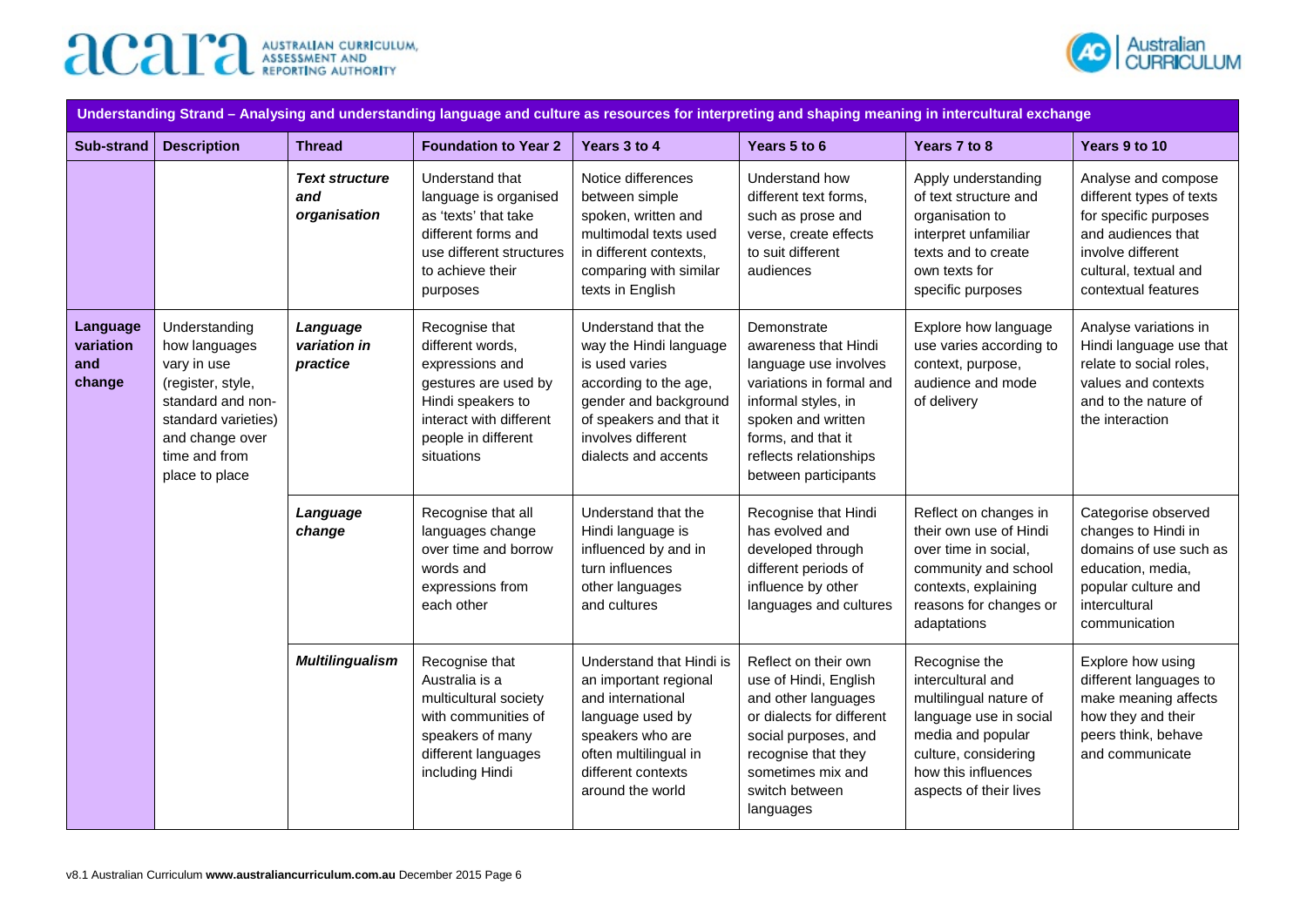



| Understanding Strand – Analysing and understanding language and culture as resources for interpreting and shaping meaning in intercultural exchange |                                                                                                        |                                                        |                                                                                                                                                         |                                                                                                                                                                                                     |                                                                                                                                                                                               |                                                                                                                                     |                                                                                                                                                                                                                  |
|-----------------------------------------------------------------------------------------------------------------------------------------------------|--------------------------------------------------------------------------------------------------------|--------------------------------------------------------|---------------------------------------------------------------------------------------------------------------------------------------------------------|-----------------------------------------------------------------------------------------------------------------------------------------------------------------------------------------------------|-----------------------------------------------------------------------------------------------------------------------------------------------------------------------------------------------|-------------------------------------------------------------------------------------------------------------------------------------|------------------------------------------------------------------------------------------------------------------------------------------------------------------------------------------------------------------|
| Sub-strand                                                                                                                                          | <b>Description</b>                                                                                     | <b>Thread</b>                                          | <b>Foundation to Year 2</b>                                                                                                                             | Years 3 to 4                                                                                                                                                                                        | Years 5 to 6                                                                                                                                                                                  | Years 7 to 8                                                                                                                        | Years 9 to 10                                                                                                                                                                                                    |
| Role of<br>language<br>and<br>culture                                                                                                               | Analysing and<br>understanding the<br>role of language<br>and culture in the<br>exchange of<br>meaning | The relationship<br>between<br>language and<br>culture | Understand that<br>people use language<br>in ways that reflect<br>their culture, such as<br>where and how they<br>live and what is<br>important to them | Recognise the<br>relationship between<br>language and culture,<br>for example, by<br>identifying expressions,<br>gestures or forms of<br>address associated with<br>different cultural<br>practices | Reflect on how<br>communities' ways of<br>using languages are<br>shaped by values and<br>belief systems, and how<br>these may be differently<br>interpreted by speakers<br>of other languages | Understand that<br>language is not neutral<br>and that its forms and<br>usage reflect cultural<br>ideas, values and<br>perspectives | Understand that Hindi<br>language and<br>associated cultures are<br>inter-related, that they<br>shape and are shaped<br>by each other and that<br>their relationship<br>changes over time<br>and across contexts |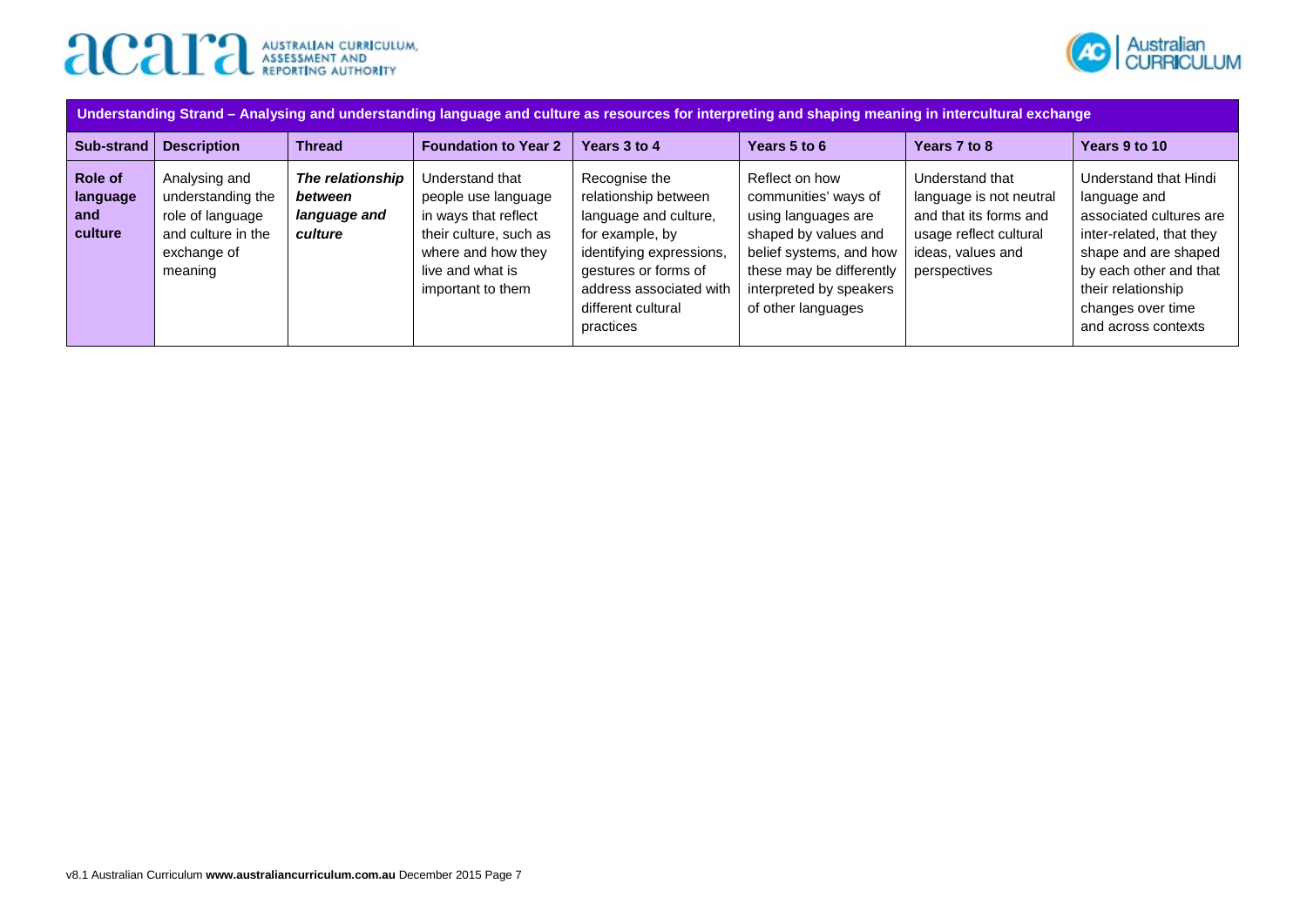

## **Languages – Hindi: Sequence of content – Years 7 to 10 (Year 7 Entry)**

|                                                             | Communicating Strand - Using language for communicative purposes in interpreting, creating and exchanging meaning |                                                     |                                                                                                                                                                                                                                          |                                                                                                                                                                                                                                                                                        |  |  |  |
|-------------------------------------------------------------|-------------------------------------------------------------------------------------------------------------------|-----------------------------------------------------|------------------------------------------------------------------------------------------------------------------------------------------------------------------------------------------------------------------------------------------|----------------------------------------------------------------------------------------------------------------------------------------------------------------------------------------------------------------------------------------------------------------------------------------|--|--|--|
| <b>Sub-strand</b>                                           | <b>Description</b>                                                                                                | <b>Thread</b>                                       | Years 7 to 8                                                                                                                                                                                                                             | Years 9 to 10                                                                                                                                                                                                                                                                          |  |  |  |
| <b>Socialising</b>                                          | Interacting orally<br>and in writing to<br>exchange ideas,<br>opinions,<br>experiences,<br>thoughts and           | Socialising and<br>interacting                      | Interact with peers and teacher to exchange greetings, wishes,<br>information and opinions, to talk about their personal worlds<br>and to express feelings                                                                               | Interact with peers and others in familiar and unfamiliar<br>contexts to compare experiences and to express views on<br>local and global issues, such as relationships, education and<br>popular culture                                                                               |  |  |  |
|                                                             | feelings; and<br>participating in<br>shared activities<br>through planning,<br>negotiating,<br>deciding,          | <b>Taking</b><br>action and<br>transacting          | Participate in shared activities such as performances,<br>celebrations, presentations or website design that involve<br>planning, collaborating, making arrangements, transacting<br>and negotiating                                     | Participate in individual and shared projects and activities<br>that involve brainstorming, transacting, negotiating and<br>problem-solving                                                                                                                                            |  |  |  |
|                                                             | arranging and<br>taking action                                                                                    | <b>Building</b><br>classroom<br>language            | Interact in classroom routines and exchanges such as asking<br>and responding to questions, requesting help, repetition or<br>permission, following directions, giving praise or<br>encouragement and reflecting on learning experiences | Participate in structured discussions, reflections and learning<br>activities by managing contributions, asking and responding<br>respectfully to questions, clarifying statements, elaborating<br>opinions and expressing agreement or disagreement in<br>culturally-appropriate ways |  |  |  |
| Informing                                                   | Obtaining,<br>processing,<br>interpreting and<br>conveying<br>information                                         | <b>Obtaining and</b><br>using<br><i>information</i> | Access and identify specific points of information such as<br>details about people, places or events from a range of spoken,<br>written and digital texts and use the information in new ways                                            | Organise information from different sources and in different<br>modes of presentation for re-presentation in formats suitable<br>for specific audiences and purposes                                                                                                                   |  |  |  |
| through a range of<br>oral, written and<br>multimodal texts |                                                                                                                   | <b>Conveying and</b><br>presenting<br>information   | Convey information obtained from different sources relating to<br>personal, social and natural worlds in spoken, written and<br>multimodal forms suitable for a particular audience                                                      | Convey information on selected people, issues, places or<br>interests, using appropriate modes of presentation to represent<br>different perspectives and contexts                                                                                                                     |  |  |  |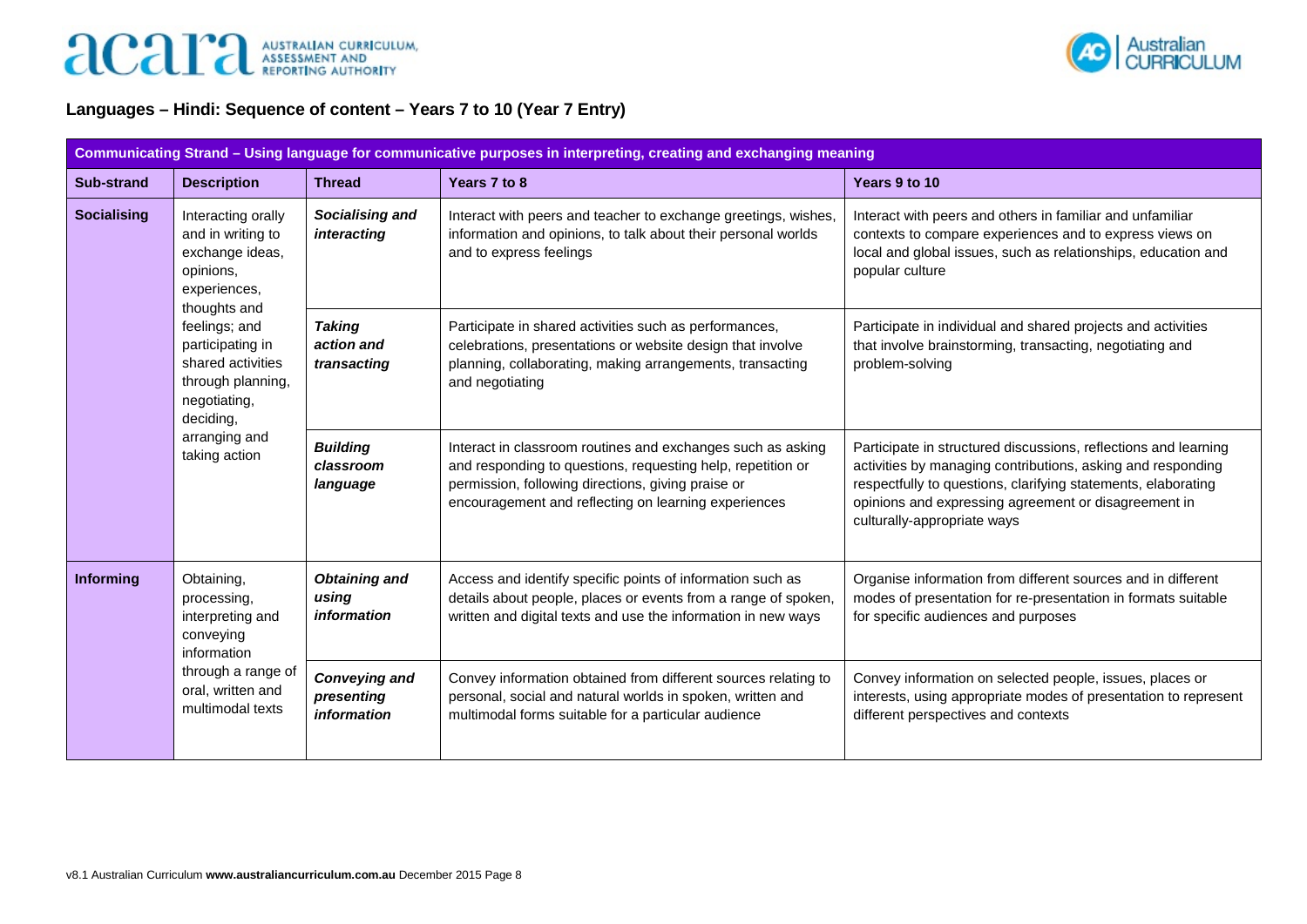



|                    |                                                                                                           |                                                                                    | Communicating Strand - Using language for communicative purposes in interpreting, creating and exchanging meaning                                                                                                |                                                                                                                                                                                                                                                                                                   |
|--------------------|-----------------------------------------------------------------------------------------------------------|------------------------------------------------------------------------------------|------------------------------------------------------------------------------------------------------------------------------------------------------------------------------------------------------------------|---------------------------------------------------------------------------------------------------------------------------------------------------------------------------------------------------------------------------------------------------------------------------------------------------|
| <b>Sub-strand</b>  | <b>Description</b>                                                                                        | <b>Thread</b>                                                                      | Years 7 to 8                                                                                                                                                                                                     | Years 9 to 10                                                                                                                                                                                                                                                                                     |
| <b>Creating</b>    | Engaging with<br>imaginative<br>experience by<br>participating in,<br>responding to and                   | <b>Participating in</b><br>and responding<br>to imaginative<br>experience          | Engage with imaginative and creative texts such as stories,<br>cartoons, paintings, poems, songs and TV programs,<br>comparing favourite elements and discussing structure,<br>characters, themes and effects    | Respond to a range of traditional and contemporary creative<br>and literary texts, describing settings, identifying key themes,<br>values and concepts, discussing representation of characters<br>and events and the stylistic effects of different genres                                       |
|                    | creating a range<br>of texts, such as<br>stories, songs,<br>drama and music                               | <b>Creating and</b><br>expressing<br>imaginative<br>experience                     | Create original texts that involve imagination and expression,<br>experimenting with a range of modes and performance genres                                                                                     | Create individual and collaborative imaginative texts in a range<br>of modes and formats to entertain, convey ideas, express<br>emotions and explore the creativity of language                                                                                                                   |
| <b>Translating</b> | Moving between<br>languages and<br>cultures orally and<br>in writing,<br>evaluating and<br>explaining how | <b>Translating and</b><br><i>interpreting</i>                                      | Translate and interpret short texts such as public signs,<br>proverbs or menus from Hindi to English and vice versa,<br>noticing which words or phrases translate easily and which<br>do not                     | Translate and interpret familiar social and community texts such<br>as emails/text messages, informal conversations with friends or<br>family, proverbs or quotations, considering the nature of<br>translation and the role of culture when transferring meaning<br>from one language to another |
|                    | meaning works                                                                                             | <b>Creating and</b><br>using bilingual<br>resources                                | Create shared bilingual texts and learning resources such as<br>word banks, databases, promotional materials or hyperlinks<br>for digital presentations for the classroom and wider school or<br>local community | Compose bilingual texts such as digital stories, comics, blogs or<br>contributions to websites that capture the experience of 'living<br>between languages'                                                                                                                                       |
| <b>Reflecting</b>  | Reflecting on<br>intercultural<br>language use and<br>how language and<br>culture shape                   | <b>Reflecting on the</b><br>experience of<br><i>intercultural</i><br>communication | Consider similarities and differences in their ways of<br>communicating in Hindi or English, or when switching between<br>the two, noticing when they choose to use either or both<br>languages                  | Reflect on their own language choices and communicative<br>behaviour when using Hindi or English, including adjustments<br>they make between languages and strategies they adopt to<br>support intercultural communication                                                                        |
|                    | identity                                                                                                  | <b>Reflecting on</b><br>identity and<br>intercultural<br>communication             | Discuss the nature of identity and of cultural experience,<br>considering the relationship between the two                                                                                                       | Reflect on the relationship between language, culture and<br>identity, and how this shapes and reflects ways of<br>communicating and thinking                                                                                                                                                     |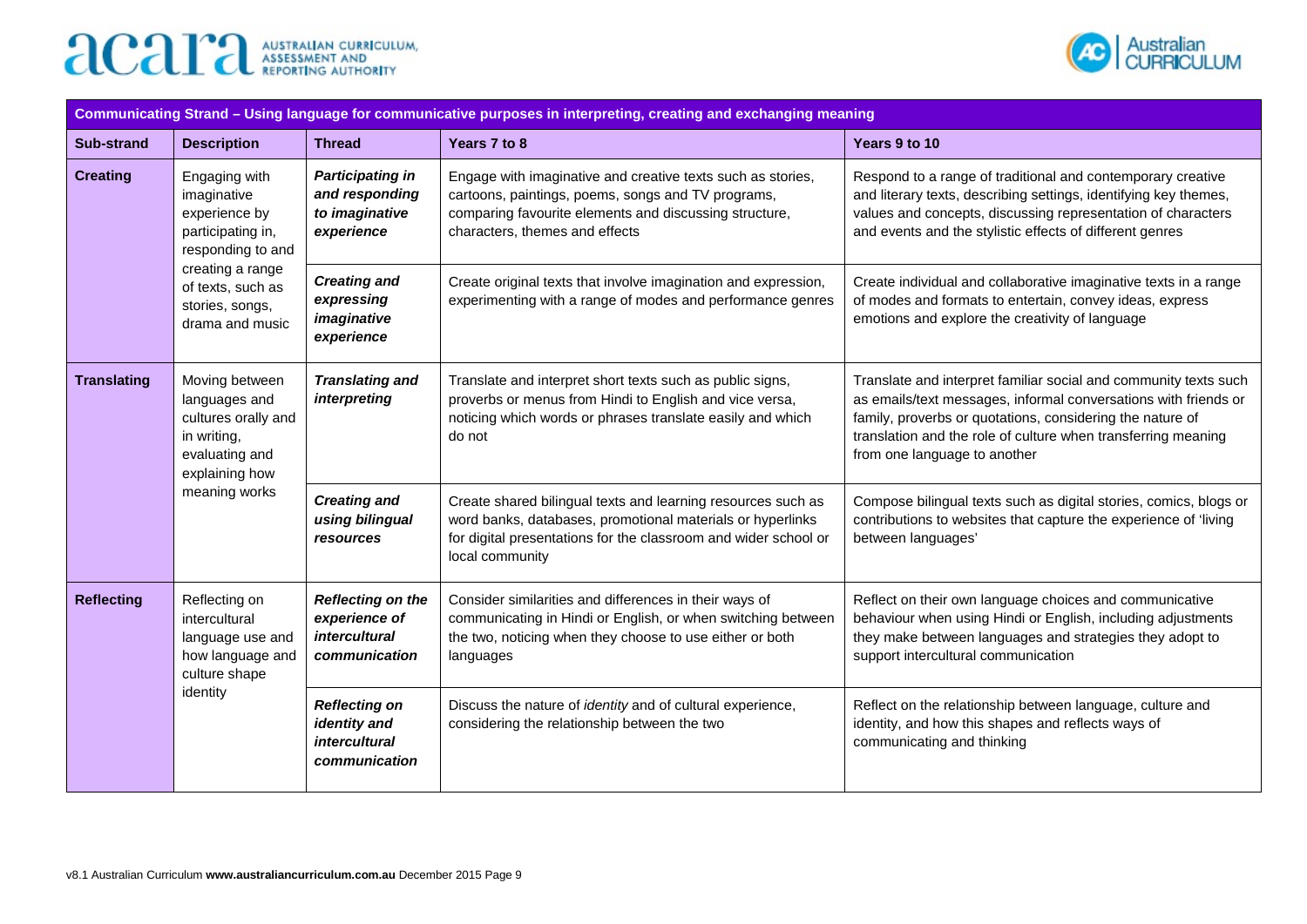



| Understanding Strand - Analysing and understanding language and culture as resources for interpreting and shaping meaning in intercultural exchange |                                                                                           |                                                   |                                                                                                                                                                                                                                                                                                                     |                                                                                                                                                                                                                            |  |  |
|-----------------------------------------------------------------------------------------------------------------------------------------------------|-------------------------------------------------------------------------------------------|---------------------------------------------------|---------------------------------------------------------------------------------------------------------------------------------------------------------------------------------------------------------------------------------------------------------------------------------------------------------------------|----------------------------------------------------------------------------------------------------------------------------------------------------------------------------------------------------------------------------|--|--|
| <b>Sub-strand</b>                                                                                                                                   | <b>Description</b>                                                                        | <b>Thread</b>                                     | Years 7 to 8                                                                                                                                                                                                                                                                                                        | Years 9 to 10                                                                                                                                                                                                              |  |  |
| <b>Systems of</b><br>language                                                                                                                       | Understanding the<br>language system,<br>including sound,<br>writing, grammar<br>and text | Sound and<br>writing systems                      | Understand the relationship between the sounds of spoken<br>Hindi and elements of the Devanagari script, such as the<br>writing of conjunct characters and the combinations of<br>consonants and matras                                                                                                             | Recognise regularities and irregularities of spoken Hindi and<br>conventions of the written script, and apply these to their own<br>language production in increasingly complex ways                                       |  |  |
|                                                                                                                                                     |                                                                                           | <b>Grammatical and</b><br>vocabulary<br>knowledge | Develop knowledge of key elements of the Hindi grammatical<br>and vocabulary systems, such as sentence structures, use of<br>pronouns, postpositions and gender and number agreements                                                                                                                               | Extend knowledge and use more complex features and patterns<br>of the Hindi grammatical system, such as the use of passive<br>voice, compound words and phrases and variations in register                                 |  |  |
|                                                                                                                                                     |                                                                                           | <b>Text structure</b><br>and organisation         | Identify textual and grammatical features that characterise<br>different types of literary, instructional, persuasive or<br>imaginative texts in Hindi, comparing them with similar texts<br>in English and other languages                                                                                         | Know how to construct different types of texts to suit different<br>contexts, purposes and audiences, incorporating appropriate<br>cultural elements                                                                       |  |  |
| Language<br>variation<br>and change                                                                                                                 | Understanding<br>how languages<br>vary in use<br>(register, style,<br>standard and non-   | Language<br>variation in<br>practice              | Understand that both spoken and written Hindi vary in form<br>and function when used by different people in different contexts<br>and situations                                                                                                                                                                    | Identify variations in the use of Hindi that relate to social roles,<br>contexts and modes of expression, considering similar<br>variations in language use in English or other known languages                            |  |  |
|                                                                                                                                                     | standard varieties)<br>and change over<br>time and from<br>place to place                 | Language<br>change                                | Recognise that the Hindi language has evolved and developed<br>through different periods of time and as a result of different<br>influences and interactions, that it is related to many other<br>languages used in India and in the Australian community, and<br>that it has influenced/influences other languages | Understand that languages and associated cultures shape and<br>are shaped by each other and change over time and contexts in<br>ways that are creative, dynamic and responsive to both internal<br>and external influences |  |  |
|                                                                                                                                                     |                                                                                           | <b>Multilingualism</b>                            | Recognise that Australia is a multicultural society with<br>communities of speakers of many different languages including<br>Hindi, and reflect on the diversity of language practices that<br>characterise members of this multicultural community                                                                 | Identify key features of multilingual experience, referencing their<br>own individual and community language practices                                                                                                     |  |  |